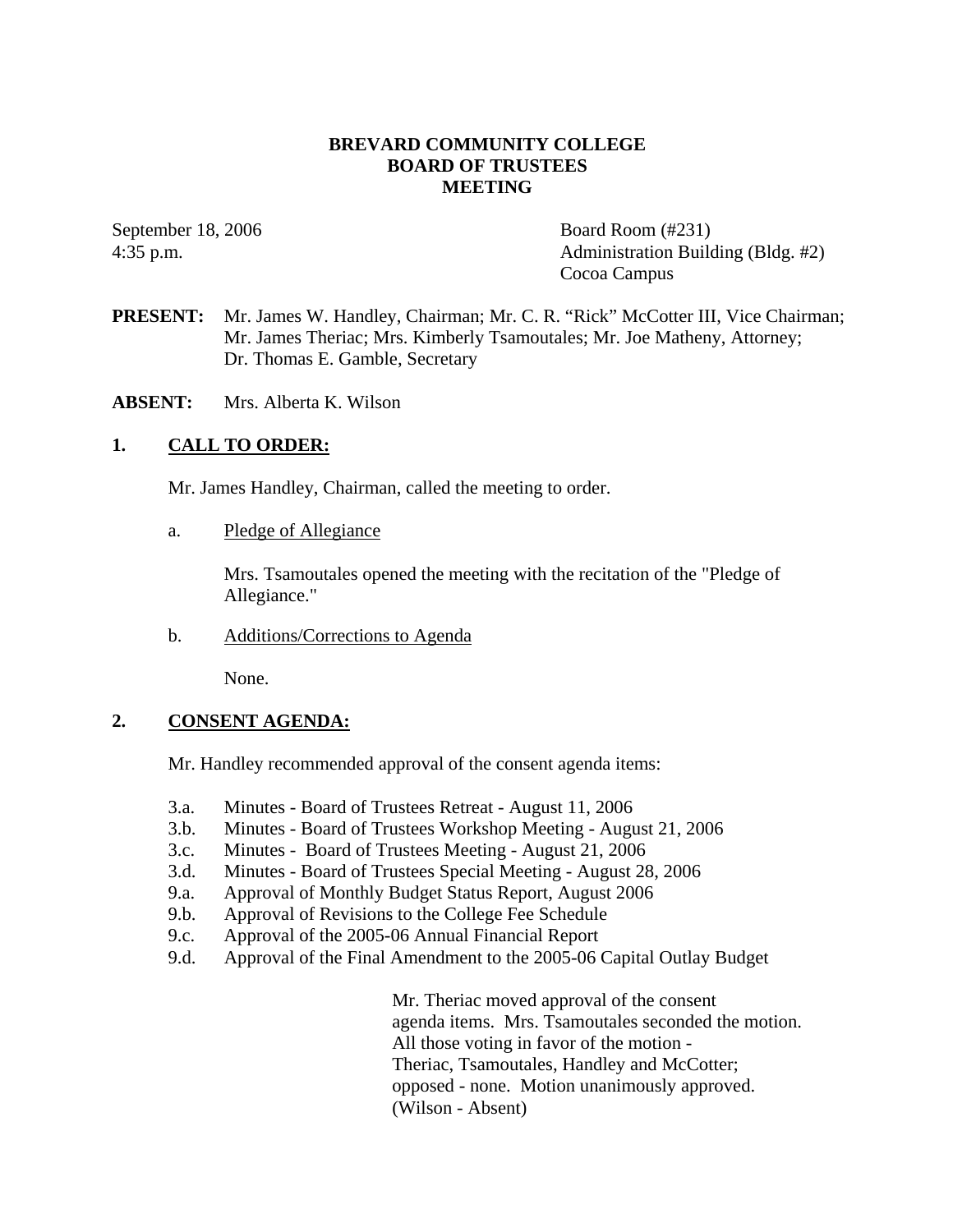## **3. APPROVAL OF OFFICIAL MINUTES OF PREVIOUS MEETINGS:**

a. Minutes - Board of Trustees Retreat - August 11, 2006

Approved - consent agenda.

b. Minutes – Board of Trustees Workshop Meeting - August 21, 2006

Approved – consent agenda.

c. Minutes – Board of Trustees Meeting - August 21, 2006

Approved – consent agenda.

d. Minutes - Board of Trustees Special Meeting - August 28, 2006

Approved - consent agenda.

## **4. CITIZEN'S PRESENTATION:**

Mr. Handley opened the public hearing to provide for input from the college and community to share ideas regarding qualifications and characteristics desired in the next president. He explained comments should be limited to three minutes and would not involve comment or interplay from the Board.

### a. Mr. Steve Janicki

Mr. Steve Janicki, Executive Director, King Center for the Performing Arts, reported he had been asked by various art groups within the county to represent them in asking the Board to ensure the college continues to be a cultural leader in Brevard County, Central Florida and the state. He stated that the college is regarded as a leader and role model for many community colleges and universities around the state in the arts. The college has touched the lives of many people through its Direct Support Organizations (DSOs) Cocoa Village Playhouse, King Center for the Performing Arts as well as the Moore Multicultural Center, Astronaut Memorial Planetarium and numerous drama, music and dance classes. In addition, collaborative efforts with the Brevard Symphony Orchestra, Space Coast Ballet, Brevard Zoo, and others, has had a staggering impact. Mr. Janicki stated the new president has an important role to continue the investment the college has made in Brevard County arts and culture now and in the future.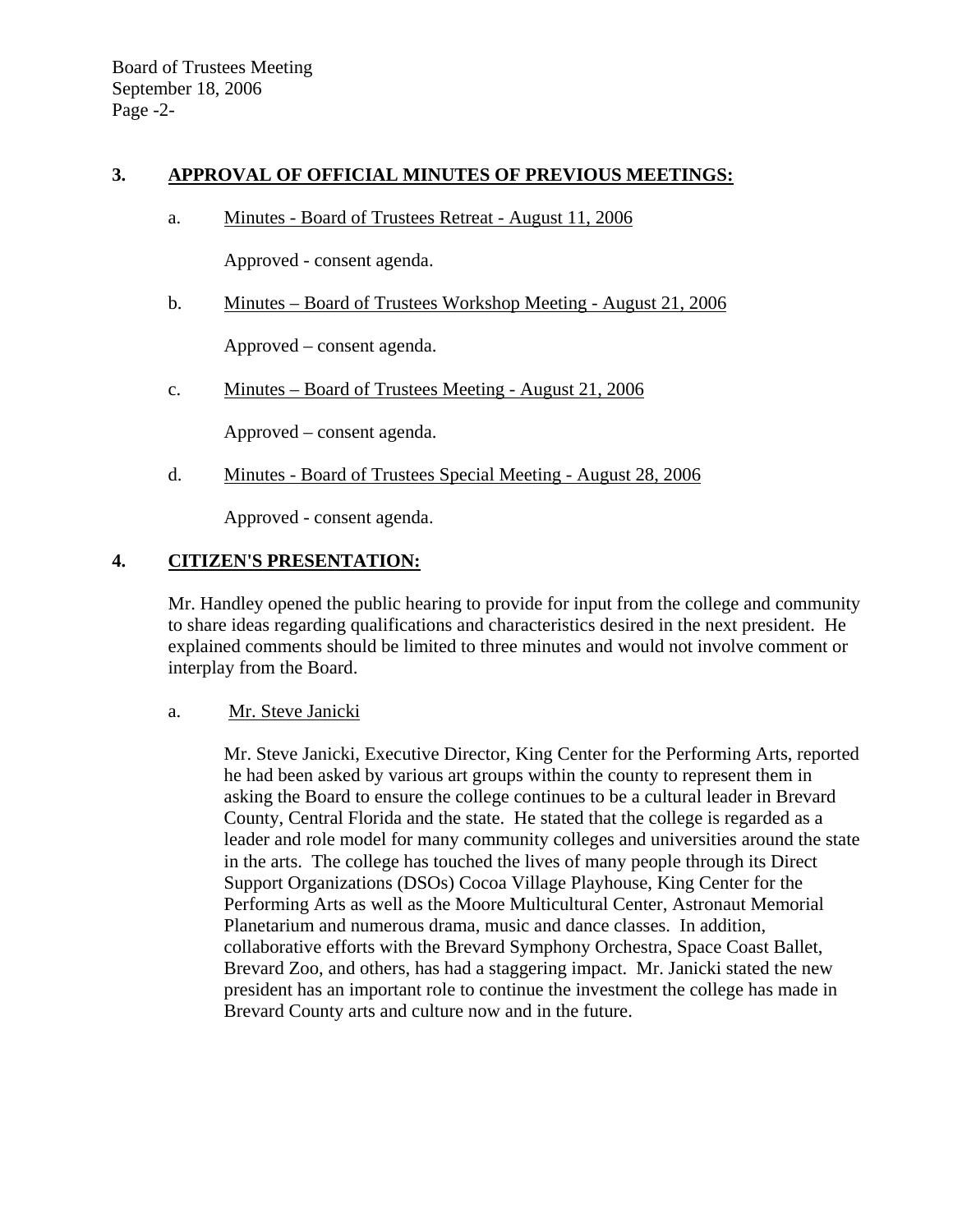Board of Trustees Meeting September 18, 2006 Page -3-

### b. Mayor Michael Blake

Mr. Michael Blake, Mayor of Cocoa, reported he represents the 18,000 constituents of the City of Cocoa. He stated the desire for the City and the Cocoa Campus to continue to grow with capital campaigns. He further expressed a desire to continue address the diversity needs by addressing the expanding needs of the Hispanic, Indian-American and African-American populations. He indicated the new president should have a vision for accomplishing these priorities by partnering with the community. Mr. Blake also suggested that the new president should maintain effective communication with the youth and senior citizens of Brevard County regarding their educational and lifelong learning needs.

### c. Ms. Denise Carter

Ms. Denise Carter, Assistant Housing & Community Development Director, City of Melbourne, reported she has been nominated for the Presidential Search Committee and described her background and qualifications for participation in this committee. She indicated the next president should: 1) have a great education with both leadership and management skills; 2) be an excellent administrator with clear goals and objectives; 3) be a mindful decision-maker who remains aware of all constituents needs; and, 4) be a visionary with ideas on improvement and growth to take the college to the next level, including leading an effective capital campaign.

### d. Mr. Don Williams, Sr.

Mr. Don Williams, Sr. reported in 1992 President Emeritus, Dr. Maxwell King summoned him with the idea of providing summer golf instruction to underprivileged children in Brevard County. Mr. Williams stated that Dr. Gamble also recognized the value of the program and has supported him in these efforts. The golf program teaches: l) attitude; 2) aptitude; 3) cooperation; and, 4) scholarship and has now run for 14 years under the direction of Mr. Williams and other dedicated volunteers. Mr. Williams requested the new president and Board continue to support the summer golf program due to its many benefits.

# **5. COMMUNICATIONS:**

### a. Report on the Educator Preparation Institute (EPI)

Dr. Don Astrab, Executive Vice President/Chief Learning Officer, introduced Ms. Mildred Coyne, Director, Workforce and Special Programs; and, Ms. Kimberly Greene, Coordinator, Educator Preparation Institute.

Ms. Coyne and Ms. Greene reported on the Alternative Certification Program and Substitute Teacher Training Program which were authorized by the 2004 state legislature in response to the need for approximately 30,000 new teaching positions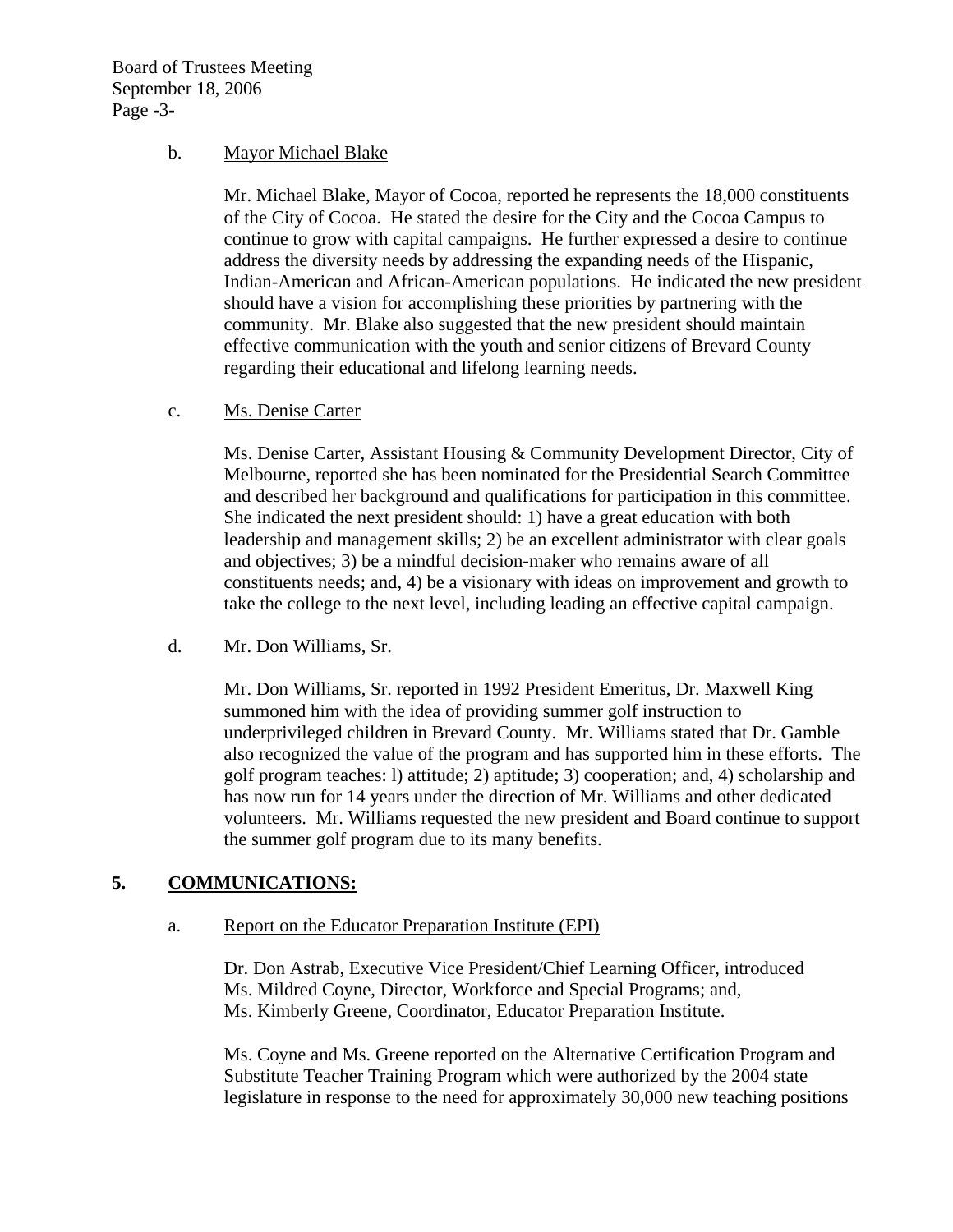Board of Trustees Meeting September 18, 2006 Page -4-

> statewide for the 2005-2006 school year, only 21% of which can be provided by the university system. It is anticipated that more than 200,000 new teachers will be needed in Florida in the next decade.

Ms. Coyne and Ms. Greene reported BCC joined in a consortium effort with 23 other Florida Community Colleges to submit a plan for an Educator Preparation Institute (EPI) model, for which BCC received a charter in 2005. The EPI has four components: 1) professional development for K-12 teacher recertification or continuing education; 2) para-professional instruction, which is a 60 credit hour degree program; 3) substitute teacher training; and 4) the Alternative Certification Program (ACP).

BCC has focused on the ACP and substitute teacher training to-date. This has resulted in graduating more than 650 substitute-trained teachers, generating more than \$26,000 in revenue. They reported the ACP is a competency-based program for bachelor-degree holders without teaching certificates providing an accelerated route to teacher certification. Currently there are 132 students participating in various phases of the ACP program. Although Brevard Public Schools (BPS) does not guarantee employment of ACP graduates, there is a strong relationship with BPS, and the program builds skills which benefit the employability of graduates.

Ms. Coyne reported Brevard Public Schools (BPS) offers a alternate certification program, running parallel with BCC's EPI program. The programs run parallel; however the BPS programs take two to two-and-a-half years to complete while the BCC program can be completed in 12 to 18 months.

Ms. Coyne reported that using the EPI model has resulted in \$5 million in cost avoidances in the area of program development, program approval and program implementation. Dr. Gamble and the Board were presented with the 2006 Prudential Productivity Award which was awarded to BCC in recognition of the increased performance, productivity and efficiency in Florida state government.

### b. Report on the Institute for Business Training and Continuing Education (IBT&CE) (Addendum)

Mr. Al Little, Vice President for Finance and Administrative Services. reported on the Institute for Business Training and Continuing Education (IBT&CE) financial profit/loss statement for the past year. He reported that like all academic departments, it is difficult to achieve positive revenue; however, IBT&CE is currently \$100,000 more profitable than under prior leadership. Mr. Little reported IBT&CE also helps coordinate certain credit course offerings, for which the revenue is not reflected in the financial statement. Mr. Little introduced Ms. Kieta Osteen-Cochrane, Executive Director, Institute for Business Training and Continuing Education, who reported on IBT&CE activities which include the commitment to provide continuing education and lifelong learning opportunities to the business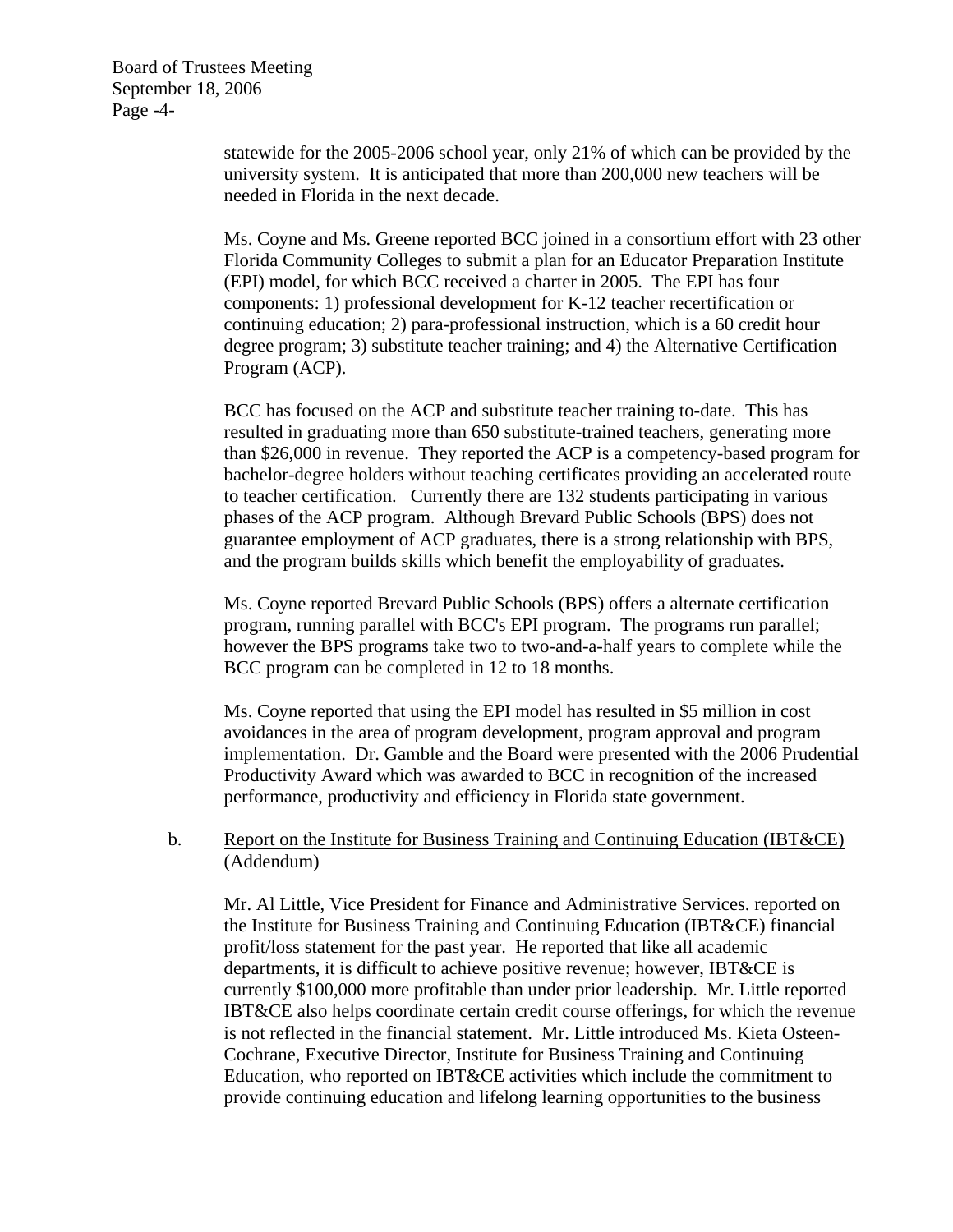Board of Trustees Meeting September 18, 2006 Page -5-

> community, service sectors and citizens of Brevard County. Although enrollment for all departments at IBT&CE have increased by more than 20%, overhead cost increases have negatively impacted the bottom line.

Ms. Osteen-Cochrane reported on the many programs and offerings managed by IBT&CE and acknowledged the tireless devotion and efforts of her dedicated staff.

## **6. CONSTRUCTION AND DEVELOPMENT:**

a. Approval of Architect Selection for Renovations to Bldg. #4, Cocoa Campus

Approved - consent agenda.

### **7. OLD BUSINESS:**

a. Report on Pending Legal Actions - Mr. Matheny (Addendum)

### (1) Approval of Purchase Agreement with United Trust Fund for 16.9 Acres, Palm Bay

Mr. Joe Matheny, Attorney, reported a contract proposal from United Trust Fund was distributed to the Board subsequent to their agreement to consider a back-up offer on the 16.9-acre parcel currently under contract to the Palm Bay Academy (PBA). Mr. Matheny further reported that the City of Palm Bay recently expressed interest in the possible purchase of this parcel. Significant discussion ensued. It was the consensus of the Board not to further entertain the contract.

Mr. Matheny reported Palm Bay Academy's (PBA) representative, Mr. Hank Simon, has indicated that PBA's financing is in order and the closing is scheduled to occur on September 28. Discussion ensued regarding the Board's opinion regarding granting PBA a further extension if the closing is delayed beyond the current September 30 contract expiration. Mr. Matheny reported that either party would be free to withdraw from the contract after September 30; however, PBA would not likely do so. He suggested the Board could approve a 30-day extension in the event of a delay in closing.

> Mr. Theriac moved approval of a 30-day contract extension of the PBA contract. Mrs. Tsamoutales seconded the motion.

Following discussion, it was the consensus of the Board to defer any decision regarding a contract extension at this time. Mrs. Tsamoutales withdrew her second. Mr. Theriac withdrew his motion.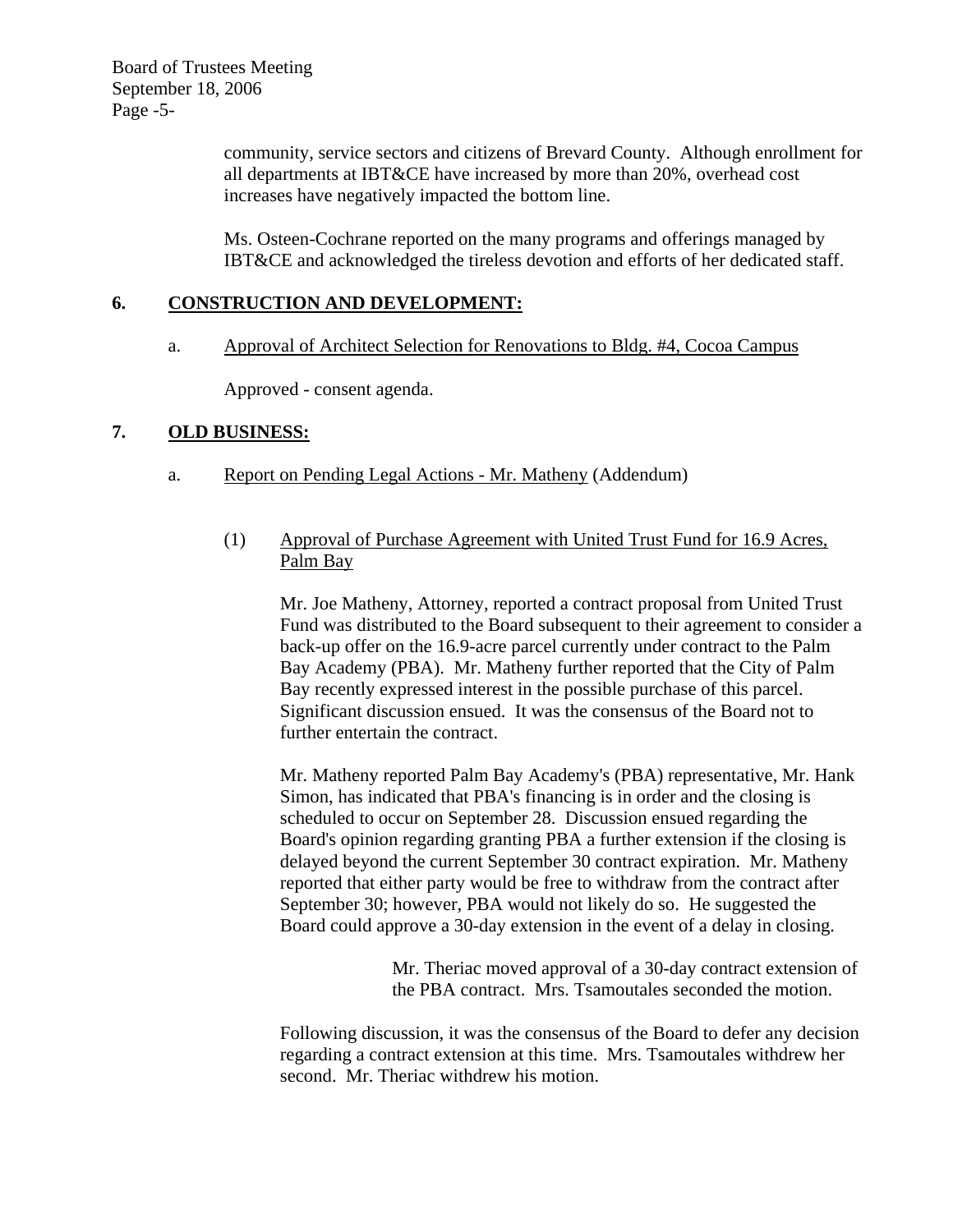Board of Trustees Meeting September 18, 2006 Page -6-

## (2) Investigation by Attorney Jesse Hogg

Mr. Handley reported that the Trustees have received Attorney Hogg's official investigative report. Mr. Handley further reported he found the report to be a fair and impartial summary of the investigation of the charges, which concludes that the allegations of racial discrimination were not supported by the evidence obtained by Mr. Hogg. During the ensuing discussion,

Mr. Theriac inquired whether the matter of Mrs. Oglesby's voluntary resignation had been addressed during the investigation. Mr. Handley recommended acceptance of the report, pending Mr. Theriac's satisfaction with the scope of the investigation. The Board concurred.

### **8. NEW BUSINESS:**

a. Personnel Actions (Addendum)

The Personnel Actions were presented to the Board for information only; with no action required.

b. Request for Future Board Meeting/Workshop Agenda Items

None.

# **9. FINANCIAL ACTIONS:**

a. Approval of Monthly Budget Status Report, August 2006 (Addendum)

Approved - consent agenda.

b. Approval of Revisions to the College Fee Schedule (Addendum)

Approved - consent agenda.

c. Approval of the 2005-06 Annual Financial Report (Addendum)

Approved - consent agenda.

 d. Approval of the Final Amendment to the 2005-06 Capital Outlay Budget (Addendum)

Approved - consent agenda.